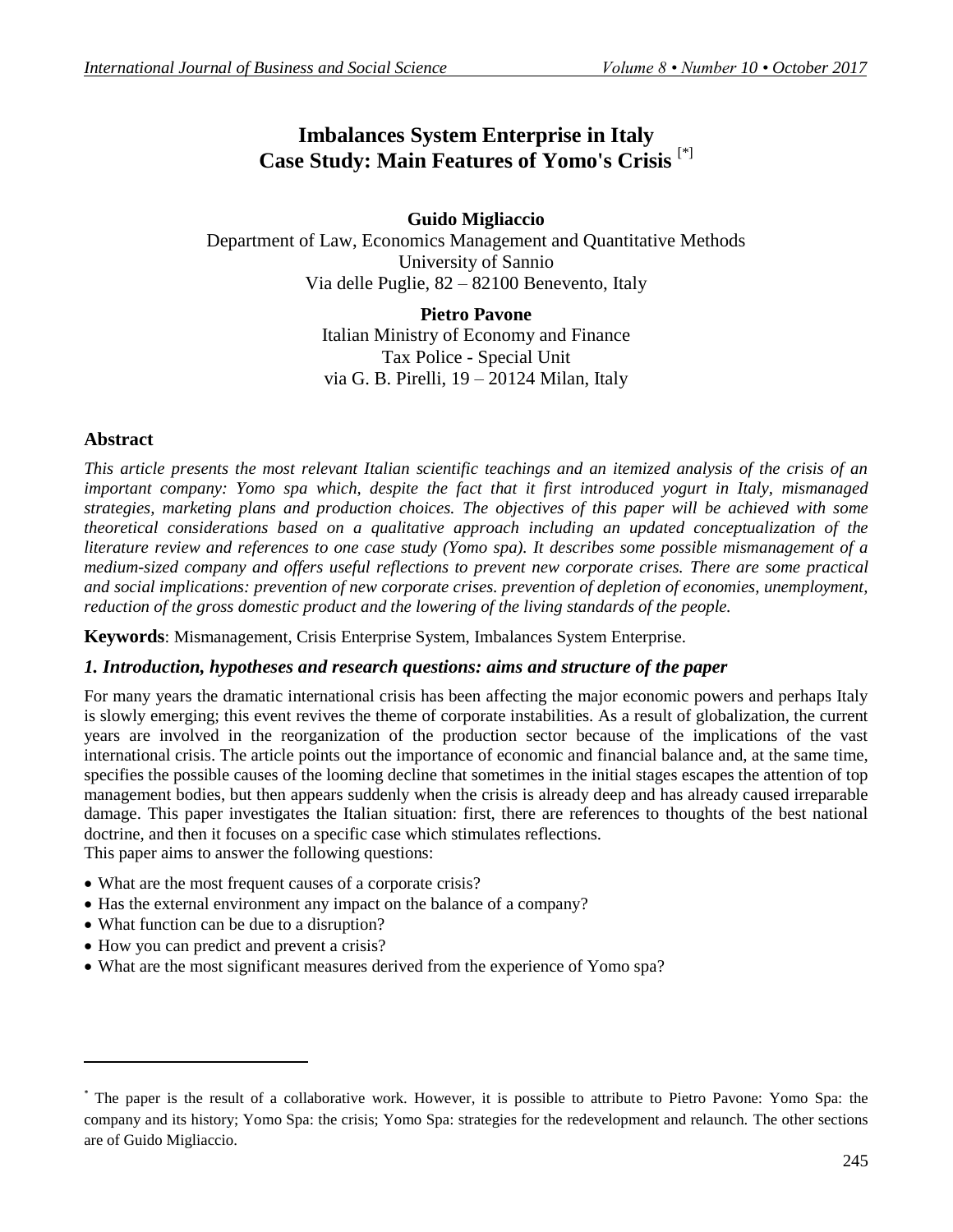In particular, the objectives of this paper are:

- to emphasize the importance of a proper and balanced production of a productive, economic and financial management;
- to highlight how the environment can have a relevant impact on corporate goals;
- to spread imbalances, decline and crisis;
- to stress that the information system can constantly monitor the operating trends to predict and prevent imbalances, decline and crisis;
- to propose the control of individual business functions that prevent malfunctions which can spread throughout the productive organism;
- to encourage the spread of a beneficial management monitoring system for the general results of operations, and therefore to avoid situations of instability;
- to facilitate this process considering the negative experiences of those companies that have closed their business due to their careless attitude.

In the first section, this paper discusses the Italian literature review and some notes relating to the most important scientific theories which build the basis for the interpretation of the company crisis. Subsequently, it will highlight the methodology used inside this article: the explanation of a real Italian company case useful for learning some crisis factors. Furthermore, it will explain the importance of the informative system crisis prevention.

Finally, the paper will reach its conclusion: with an efficient informative system, constantly updated and with an expert staff inspired by ethical values, honest and devoted to the company you can identify imbalances and solve the situation before the decline becomes critical.

# *2. Research Approach*

The objectives of this paper will be achieved with some theoretical considerations based on a qualitative approach (Maylor and Blackmon, 2005; Yin, 1994 and 2003), including an updated conceptualization of the literature review and references to one case study (Yomo spa).

The decision to propose conceptualizations based on qualitative research proposals from the Italian literature derives from the social and economic characteristics of the analyzed subject. Qualitative research proposals are designed to help researchers understand the social and cultural contexts within which people live. One of the key benefits of qualitative research is that it allows an understanding of the context in which all decisions and actions take place (Myers, 2013). It is often the case that human decisions and actions can only be understood in context because the context helps to "explain" why someone acted as they did. This context (or multiple contexts) is best understood by observing the evolution of technology, the economy and culture, which greatly influence people"s behavior.

This paper, therefore, offers results from a specific case study and instead proposes a number of critical considerations taking into account the latest developments, as described by the best International and Italian bibliography. This work offers interdisciplinary value because it originates from the combination of technical, general economic, managerial, ethical, and other fields.

# *3. International literature review*

A large number of studies are devoted to the general economic crisis and its implications on companies. Giesecke *et al.* (2014), using an extensive data set on corporate bond defaults in the US from 1866 to 2010, study the macroeconomic effects of bond market crises and contrast them with those resulting from banking crises: corporate default crises have far fewer real effects than do banking crises. These results provide empirical support for current theories that emphasize the unique role that banks and the credit and collateral channels play in amplifying macroeconomic shocks.

Even Gonzalez (2015) study the financial crisis and corporate debt maturity. This paper analyses the influence of the financial crisis on corporate debt maturity for 39 countries during the period 1995-2012. The results reveal the importance of the dependence of firms on external finance and the banking structure of the countries on debt maturity during the financial crisis. The financial crisis had a stronger negative effect on corporate debt maturity in countries with less bank concentration, while the debt maturity of larger firms decreased less as a result of the financial crisis than the debt maturity of smaller firms in countries where banks play an important role in the financing of the private sector.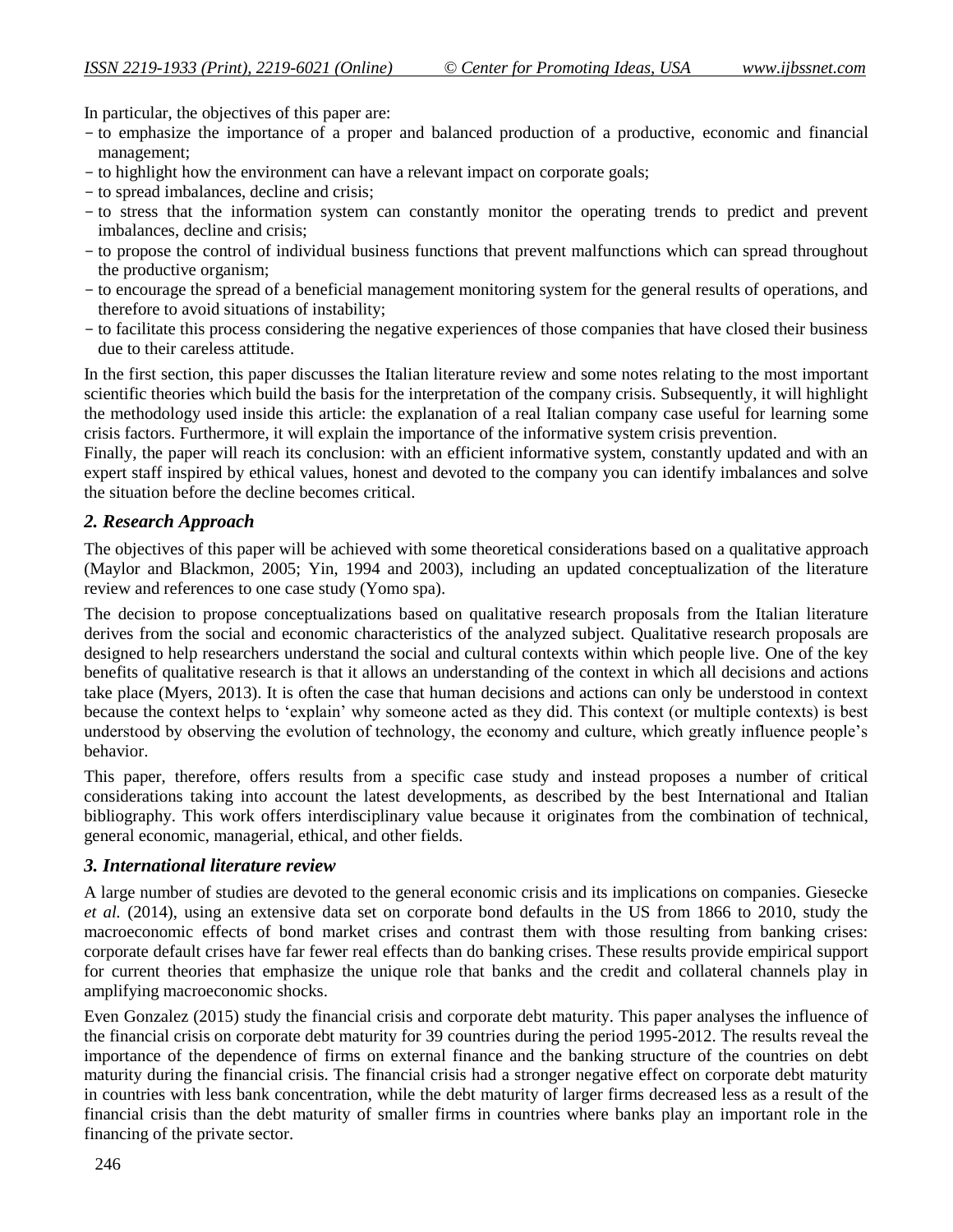De Fiore and Uhlig (2015) present a model used to explain the evolving composition of corporate debt during the financial crisis of 2008-09. Authors show that the flexibility offered by banks on the terms of their loans and firms' ability to substitute among alternative instruments of debt finance are important to shield the economy from adverse real effects of a financial crisis. The serious crisis in the international financial system has also stimulated new depth studies on the causes of the crisis are attributable to management errors.

Pirson and Turnbull (2015), for example, focus the responsibility of corporate governance. Contrary to popular opinion the principal cause of the crisis was not sub-prime mortgage defaults but a failure of corporate governance. Authors thus examine the systemic shortcomings of Anglo-Saxon corporate governance that arise from too much power being vested in a single board. Examples of alternative models provide evidence that managers can design governance architectures that significantly reduce the risk of systematic blind spots, and the ensuing massive wealth destruction. In the international literature there are also specialized studies on crisis management. Morel and Chauvin (2016) identify four methodological challenges: modelling and analyzing the crisis management activity of a collective, capturing the flows of information and interactions between actors; identifying the deficiencies in information management; and choosing between on-site and simulated analysis. After, Authors indicate the benefits and inadequacies of the techniques and methods traditionally used in ergonomics to meet the challenges related to the analysis of the management of a crisis.

Topper and Lagadec (2013) aim to clarify why the crisis management world has profoundly changed and how the current understanding of crises and theoretical frameworks is becoming increasingly less adequate. Then, Authors contribute to elaborate the building blocks of a theory of crisis management: they propose a new theoretical framework, through the use of a fractal approach.

Article of Sapriel (2003) is always current. She outlines a good approach to crisis management, as forming an integral part of business contingency planning. To address effectively the variety of risks and complex issues that corporations face today, crisis management must be mandated from the top of the organisation and driven and implemented by all key business functions jointly. Crisis management needs a corporate custodian that ensures plans and skills are up to date throughout the organisation.

The topic of corporate crisis demands the need for an ethics of the economy (Janssen *et al.*, 2015) that must be taught to future managers (Simola, 2014). The theme of relations between crisis management and planning is also widely developed in Pang *et al.*, (2006): the purpose of this paper is to capture the decision-making processes that practitioners at a regional centre faced as they nurtured their master plan from conception to implementation. The qualitative method is used. This is a case study of a Fortune 500 company with plants in every continent. Even corporate communications and advertising, and thus the reputation and image of a company, may have an important role before and during corporate crises, as shown by the studies Ho *et al.* (2016) and Coombs and Holladay (2006).

Finally, it is necessary to mention the studies relating to specific sectors of the economy and those related to situations of some States. Among the first, there are articles related to the automotive industry crisis, and in particular the Toyota (Jim and Shinde, 2015; Falk, 2014). There are also considerations related to tourism (Apostol *et al.*, 2015; Paraskevas, 2006), air transport companies with regard to Alitalia (Valentini and Romenti, 2011), frozen food with references to Findus Nordic (Falkheimer and Heide, 2015) the international air express industry (Milenković, 2001), etc. The crisis management has taken on particular aspects in some continents and in some countries, as shown by experience in Europe (Dimitras, 2015; Cimini, 2015), China (Yang and Jiang, 2015), Russia (Iwasaki, 2014), Canada (Kieschnick and Rotenberg, 2016), Peru, Mexico and the United States (Parnell, 2015).

# *4. Causes of enterprise crises in Italian literature*

The causes of the crisis are many: it is therefore necessary to investigate all the management to understand where the main reason of instability lies. The causes can be divided into external and internal. Among the first are those arising from environmental and sectoral situations. Among the internal causes: the possible problems of each business function and especially the information system that did not show malfunctions promptly. In this article, there is no proposal of:

○ theories considering the crisis caused by imbalances of the entire company system;

○ An analysis of the errors of each corporate department.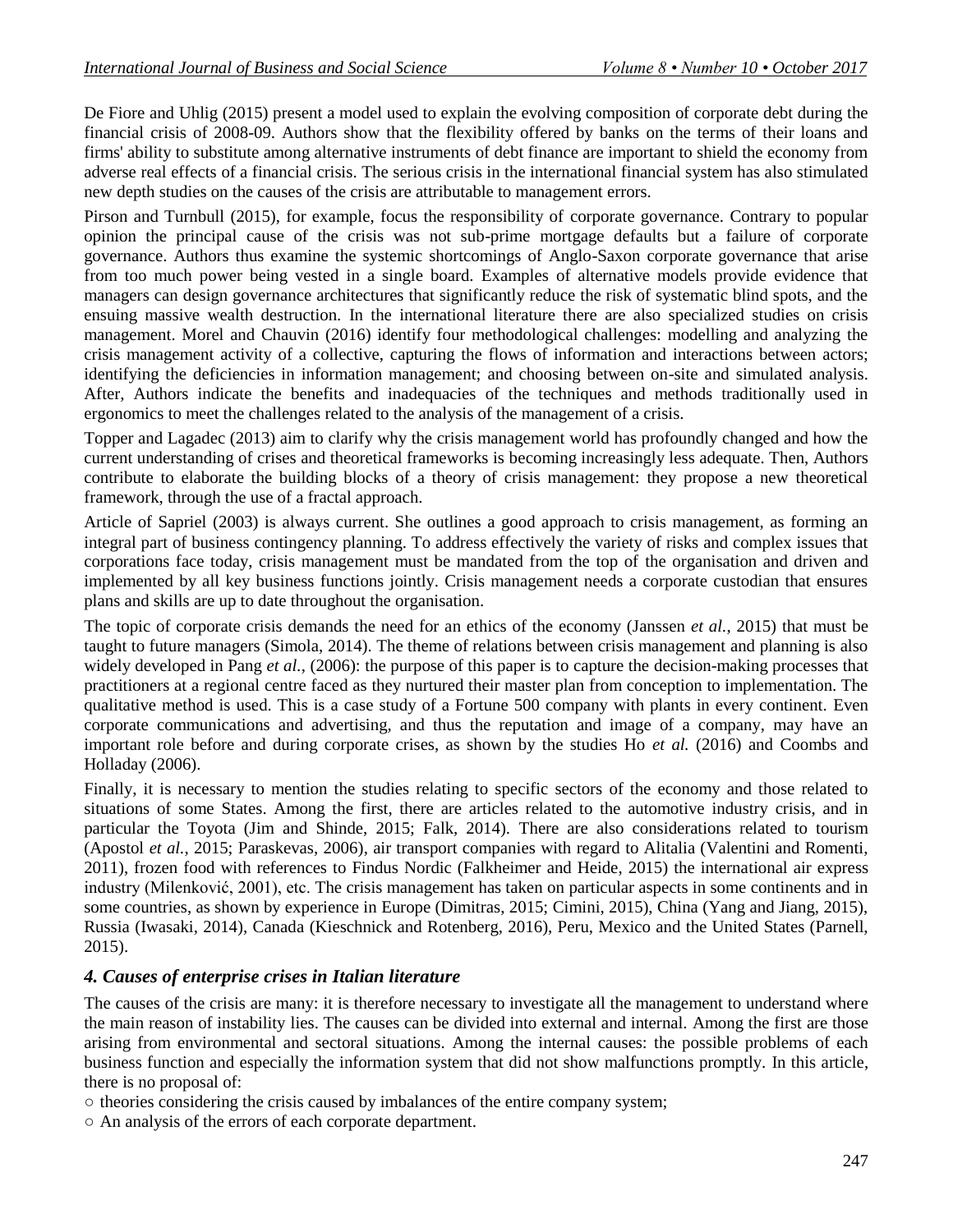The Italian theories considering the crisis caused by imbalances of the entire company system are numerous (Migliaccio, 2012 and 2015).

A first theory (Riparbelli, 1950) attributes the crisis to insufficient adaptation of the company to the economic and social environment that leads to the alteration of internal co-ordinations and external relations. This may be due to errors in the perspective of future phenomena, and / or the low elasticity of the company. There are several reasons why errors in predictions or a rigid structure cause an inadequate adaptation of the enterprise to the environment. First, the differences in perspectives and achievements and the rigidity of enterprise, then, does not allow continuous variations of internal structures to adapt to the constant mutability of the environment, for inertia of management, or even because they are constrained by technology, staff recruited etc.

A second approach (Prosperi, 2003) completes the previous theory, with further considerations. There are three aspects of the order total, in relation to the structure, dynamics and relations with the environment:

- a) The first is the "combined" order between the production factors that must be consistent and adequate processes;
- b) The second is the "systematic" order, connected to the constant search for an optimal coordination between operations;
- c) The third is the order of "composition" referred to harmony between internal and external forces, for and against.

In summary: the business purposes are achieved more easily if you get an optimum degree of order dynamic internal and external, closely related, favouring a financial and economic balance sheet. Dysfunctions, which are often in preparation for the crisis, are the effects of a disorder caused by lack of cohesion between inputs, by badly systematized operations or by disharmony between internal and external forces.

A third hypothesis (Vergara, 1987) arises from an interpretation of the system company-according to which two groups of factors can be identified: the first consists of goals, decisions and actions; the second, however, structures, procedures and institutionalized relationships, processes and flows. This system interacts with the surrounding environment. The crisis could arise from failure of the balances in these reports.

Another hypothesis (Canziani, 1986) studies the origins of the crisis: the companies taking excessive global profile of risk than management skills. This thesis distinguishes the risks borne by the business in two categories: dynamic or involuntary risks and static or voluntary risks. The thicken and the overlap of the two types of risk can generate crisis, especially when the company does not have adequate capacity to measure, predict them and face them.

Another theory (Vergara, 1988) is developed by identifying the first business purposes: they can not be limited only to economic dimensions, but must extend to the competitive and social dimensions that are distinct, even if they are closely related to the first. In other words, the "motion" of the company can be represented by a spiral symbolically linking the economic dimension to the competitiveness of the company and the satisfaction of all stakeholders: one where the dynamic is increasingly setting up a positive synergy tending to balance business development. The synergies between the objectives may, however, operate in the opposite direction, starting a company motion representing the descending imbalances, decline, crisis and instability.

You must also consider the argument (Sorci, 1987; Viganò, 1996; Confalonieri, 1995; Poddighe 2006), that the origin of every crisis is man's responsibility and, therefore above all, the responsibility of the entrepreneur. The entrepreneur is responsible in large and small companies, even if the property is distributed among a large number of members. The crisis can be generated by the alteration of the relationship between the logical categories in constant osmosis that characterize the dynamic business (Paolone, 2008): the system of conditions of economic and financial balance which underpins the convenience to make the initiative sustainable over the years, and the system of the factors of life and development, which affects the balance keeping, improving it or restoring it.

The crisis originated in the possible discrepancies that jeopardize the beneficial relationship transforming, in severe cases, in a vicious circle. Limitations in the availability of inputs and / or dysfunction in the relations supply/demand, an unfavourable legislative framework, the unavailability of necessary technologies, could cause operational difficulties upsetting the balance, up to break point.

The company consists of three structures: the owner, the business summit and the operating system (Moliterni, 1999; Passeri, 2011).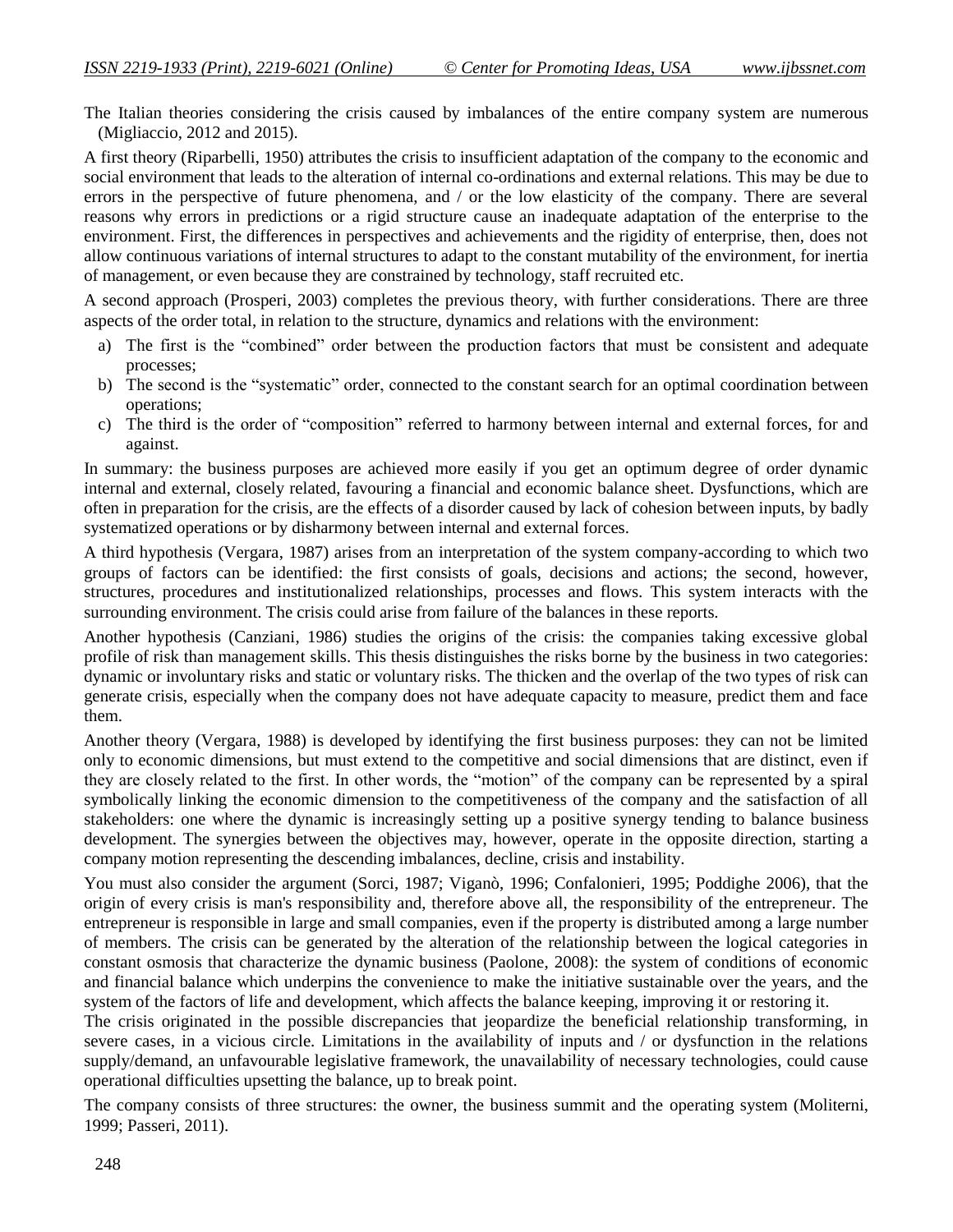- A) The *ownership structure* consists of shareholders who hold venture capital. They take the main decisions and perform functions guidance and control.
- B) The *entrepreneurial attitude*, however, centralized decision-making power, choosing the formula management and strategies to implement it. The entrepreneurial attitude must also organize and govern the operating system.
- C) The *operating system*, finally, held concretely productive activities in different forms and content in relation to the technical aspects, by product, industry, etc.

Each of the three described structures is a complex system in which are relevant three connected elements:

- a) the ability to trim, which defines the operation reached and its potential;
- b) processes/behaviours, a set of operations related to the existing capacity and the acquired input, distinguishing the processes of self-structuring and functioning;
- c) results / objectives, outcome of processes/behaviours, synthesis of each structure.
- In order for the enterprise, complex system, to be able to last it is necessary that the interdependence between its different elements are coherent to achieve the goals.

The complex system of coherence therefore qualifies company balance. We distinguish internal and external consistency, that is, between the elements of the enterprise or the subject of its relations with the environment.

However it can happen that some mutations, especially if unexpected, can generate situations of inconsistency, physiological (if temporary and solvable); pathological (if sustained). Because of inconsistencies the crisis begins (Moliterni, 1999).

The permanent inconsistencies denote the inability of the company to adapt to the new situation: the company is stiffened on previous consistencies that are inadequate to deal with the current situation, or it is crystallized on new consistencies unsuitable changing situation. The theory of Vitale Systemic Approach (SVA) (Golinelli, 2002, 2006 and 2010) delivers the business crisis in a different light (Piciocchi, 2005): it interprets reality with a business model of the anatomy (as is done) and physiology (how it works). The main purpose of the company would survive, that can generate value for the "over systems" to which it is connected, improving the competitive advantages.

The crisis would then be due to the decrease in the time of the vitality of the enterprise as a result of low efficiency and effectiveness of government (systemic crisis) and/or operational structure (structural crisis).

The Italian theories considering the crisis caused by errors of each corporate department identify crises arising out of errors in strategy, marketing, finance, production, organization, function research and development, in the information system.

The main strategic errors are caused by forecast errors or by the setting of unrealistic and impossible objectives disproportionated to the investments or unshared by the company structure <sup>[1]</sup> (Canziani, 1984; Sanguigni, 1994; Guatri, 1995; Ricci, 1996; Viganò, 1996; Guatri and Sicca, 2000). When a company chooses the wrong strategies this proves inability to take on new challenges and inability to understand environmental changes. Even when there are market mutations, growth in size and qualitative development imbalances may occur (Caroli and Fontana, 2003). These phenomena happen more frequently in family-run business during generational changes (Gallucci, 1999).

The strategic errors are related to those of marketing, often caused by incorrect predictions on the development of demand and on the wrong product / market combinations. Sometimes companies made little investment in commercial structures, ineffective advertising campaigns, risk concentration on a few products (perhaps with low margins), deficiencies in pre and post sales services. As a consequence the company may lose its image and credibility.

*Financial* faults may reflect the errors of other functions and they derive from deficient relations with the financial system or are due to a combination of poor energy sources and uses. The economical financial crises, the economic and monetary mistakes, the instability of the financial market trends, the regulatory imbalances and the dysfunctions of the credit system have negative effects on the structure and interior of a company and on its financial flows as well. The deficient flows may also result from errors of individual management and are due to low profitability and lack of equity. *Production* errors relate to the product-market-technology combinations, lack in technical skills or mismanagement (Sciarelli, 1995). Unsuitable layout generates technical and economic inefficiencies, especially when the plants are oversized or undersized, worn-out or obsolete.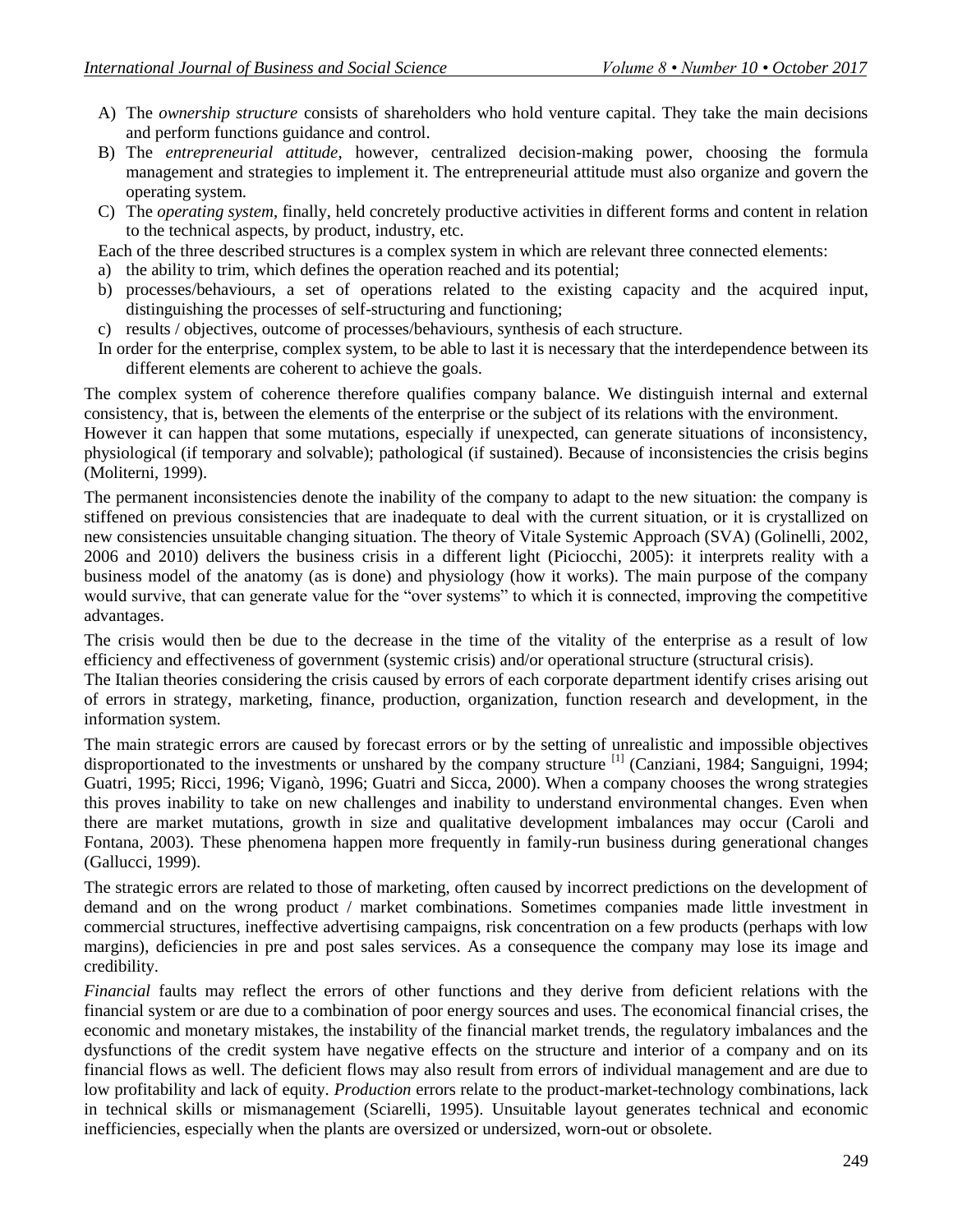The organization is often linked to the inability to meet the expectations of the participants, creating discomfort for excessive centralization, errors also in the allocation of tasks, confusion of roles, the tense work climate, nervous, rancorous even for the unjust privileges that do not compensate the actual productivity of individual (Preti, 1996; Daccò, 2004; Coda *et al.*, 1987; Tedeschi Toschi, 1993).

Other reasons for crisis: falsifications, sabotages, internal intrigue, sexual harassment, rumours, corruption, fraud (Piattelli Palmarini, 2012) and, above all, the inability and incompetence of weak entrepreneurs and managers absorbed by the routine. This also leads to the absence of research and development function. Consequently obsolete and conservative business policies are adopted and limited just to imitative strategies. As a consequence the research is modest, not supported and unproductive. Sometimes one of the reactions to symptoms of crisis is to diversify into new strategic business areas on distant markets, and so, assuming unbearable risks. The information system never signals the incoming imbalances instantly and so is the main reason for the crisis. The control systems are inadequate, bureaucratic, expensive and generate late alarms making impossible to start the reconversion process. It often happens that apical organs are unable to read the information, and therefore to underestimate the signs of the information system, even if it's analytical and timely.

#### *5. Yomo Spa: the company and its history*

Owned by the Vesely family, Sitia Yomo Spa was the company that created the yogurt market in Italy. It has operated since its establishment, mainly in manufacturing and marketing of yogurt to which, later, were added productions and tradings of milk, cheese and other dairy products distributed throughout the national territory.

Yomo was born in 1947 when Leo Vesely created the homogenous yogurt (hence the name Yomo), after several attempts and laboratory experiments on the properties of lactic acid bacteria.

Following several acquisitions, which made it possible to incorporate key brands and to extend the offer, which was originally not including cheese and dairy products, the industrial activities of the group came to be "detected" from Sitia Yomo spa, from subsidiaries "Torre in Pietra spa", "Istituto Italiano Fermenti spa", "Centro Sperimentale del Latte spa", "Caseificio Pasquale Pettinicchio spa", "Caseificio F.lli Merlo spa" and the subsidiary in fact "Leo Marven System Spa".

By judgment of the Court of Pavia, filed on May 31, 2004, the company was admitted to the agreed group estimate procedure which involved, in addition to Sitia Yomo, the subsidiaries "Caseificio Pasquale Pettinicchio spa" and "Leo Marven System spa".

Simultaneously, the Court authorized the lease of Yomo companies, Pettinicchio, Merlo and Leo Marven System to the vehicle Yogolat, specifically established by the Granarolo Group to manage the operation. Therefore, in 2006, the company took part in the transfer of receivables, relating to investments and properties of Granarolo, and then Yomo Group, was sold on the 22nd of July 2008.

With the acquisition of Yomo, even Centro Sperimentale del Latte spa became part of Granarolo group.

The table and chart provided below shows the amounts (in thousands of euro) of Yomo turnover from 1996 to 2004. It is represented in the charts how the Yomo Group has always made most of its turnover in the mass distribution channel; the least share of turnover resulting from the catering and restaurant sector.

| Table 1. Sitia Yomo Spa turnover from 1996 to 2004 (values in thousands of euros) |  |
|-----------------------------------------------------------------------------------|--|
|-----------------------------------------------------------------------------------|--|

| 1996 | 199" | 1998                                                                                   | '999 | 2000 | 2001 | 2002 | 2003 | 2004 |
|------|------|----------------------------------------------------------------------------------------|------|------|------|------|------|------|
|      |      | 159.035   162.221   172.076   196.390   206.720   208.044   180.809   183.857   29.781 |      |      |      |      |      |      |



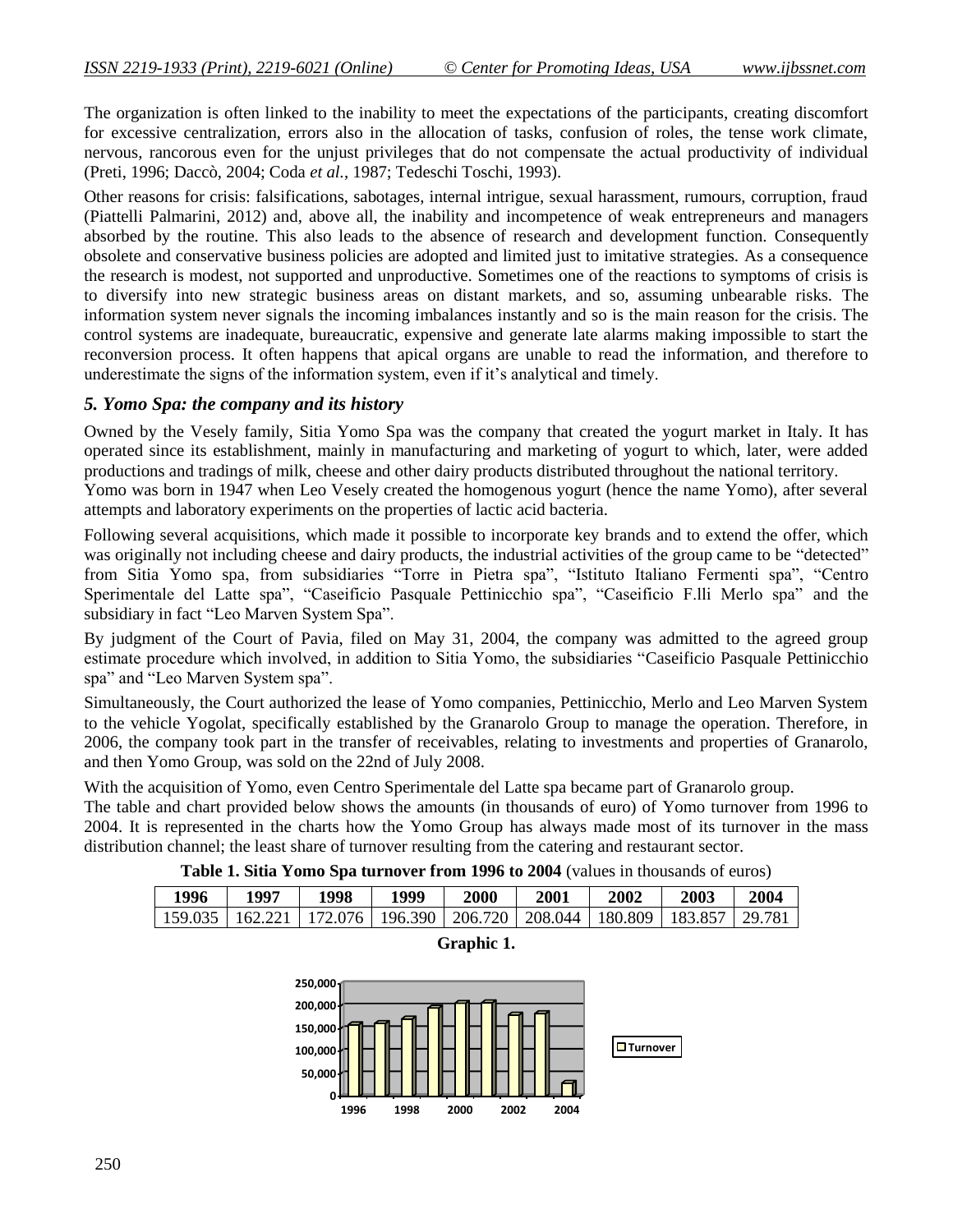#### **6. Yomo Spa: the crisis**

To understand the crisis of YOMO it is necessary first to understand the competitive dynamics of the industry of yogurt in the years preceding the crisis.

| <b>COMPANY</b>          | 1994 | 1997 | 2000 |
|-------------------------|------|------|------|
| Yomo                    | 28,7 | 22   | 19,4 |
| Danone                  | 16,3 | 16,9 | 18,8 |
| Parmalat                | 16,3 | 14   | 11,5 |
| Muller                  |      | 5,9  | 10,6 |
| Nestlé                  | 4,4  | 4,4  | 4,3  |
| Milkon                  | 2,5  | 3,6  |      |
| Granarolo               | 1,6  | 1,6  | 3,1  |
| Others $[$ <sup>*</sup> | 30,2 | 31,6 | 28,3 |
| Total                   | 100  | 100  | 100  |

The following chart sets a comparison in terms of market share between the four main players in the yogurt market from 1994 to 2000.



**Graphic 2.**

In particular, the yogurt market in Italy during 2000, had a value of over 750 million Euros and cooperated with about sixty manufacturers of yogurt, the majority of which were multi-product companies, constituting the yogurt just one of multiple managed business. 60.3% of this value was achieved by the first four companies: Yomo, Danone, Parmalat and Muller, with the market share referred to in the above diagram. The loss of market share of Yomo is clear; the graph draws attention to the growth of Danone, the stability of Parmalat and the rise of Muller, which emerged in the late nineties. The Italian yogurt market set entry barriers $^{[2]}$  in order to protect itself from new possible competitors.

This belief was confirmed by the failure of the attack in 1992 by one of the most important worldwide companies: Yoplait<sup>[3]</sup>, part of the French Kraft Group.In 1996 there was a second attack by Muller, a German company very strong in the field of yogurt and dairy products in Germany and Britain. This time the experiment was successful: table (2); as a consequence, the market became sensitive to a specialized market niche. During the same years, Yomo invested economic efforts in terms of marketing and advertising, without reaching the desired effects. A significant example is the Yomo advertising campaign of the late nineties, "as Yomo you can find only Yomo": while Danone communicated the importance of a health-conscious yogurt, Parmalat a quality yogurt and Muller considered yogurt as a hedonistic pleasure, the slogan of Yomo was an empty message: apparently the company had nothing to communicate. The crisis that Yomo has gone through has thus been a crisis of economic and industrial nature, revealing the financial imbalances that led to negative economic results. 2000 was the most critical year for Yomo and marked a clear break with the past. In spite of very adverse balance sheet data Yomo, still remained the company holding the largest share of the yogurt market.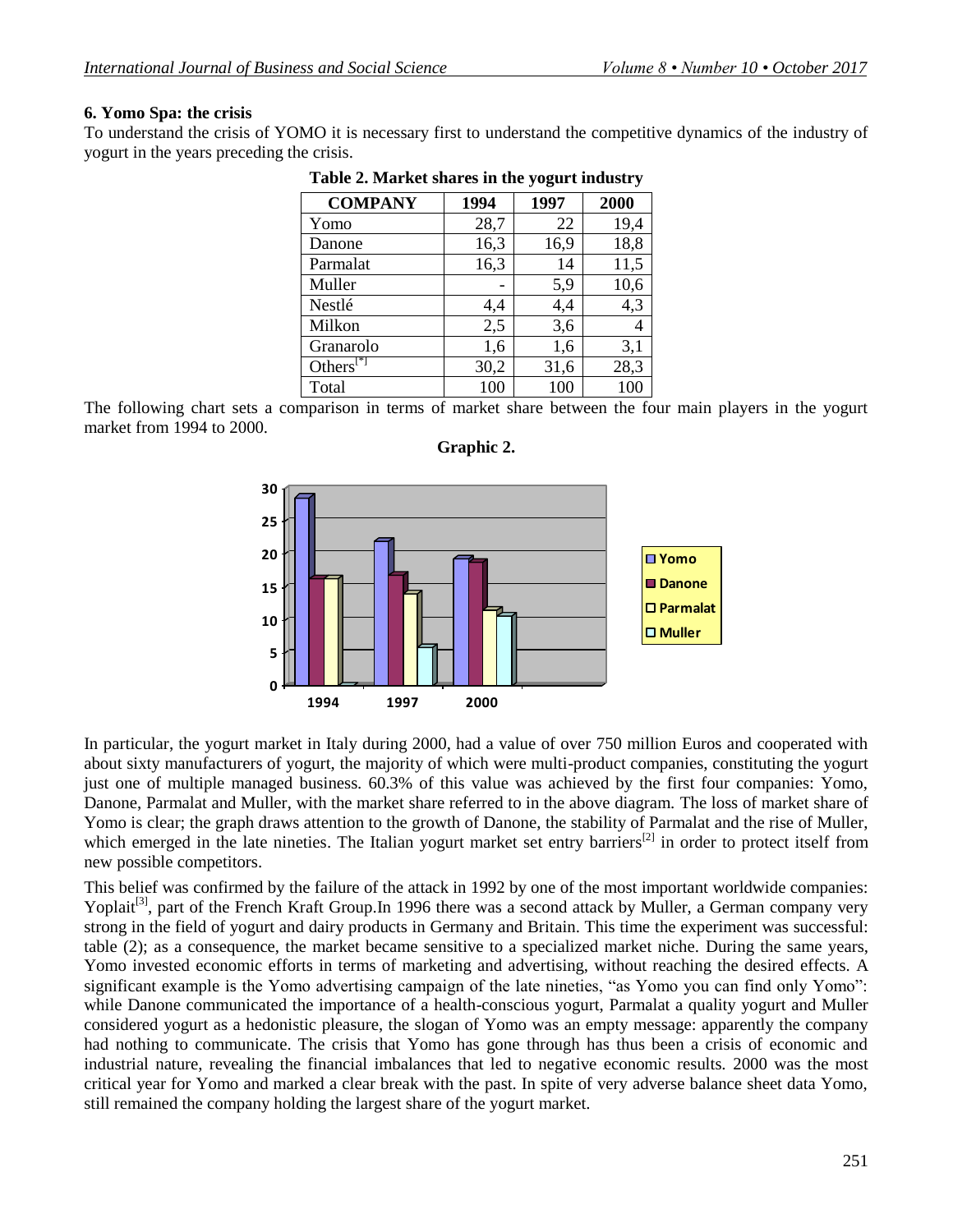The turnover, although declining, was still in line with the principal direct competitor: Danone Italia. The sales volume in 2000 was accounted for by approximately 81% of sales of yogurt and 19% for cheese sales. This explains why Yomo has suffered the rise of Muller in more than its competitors: because their offer was more vast and so they were less exposed to the only yogurt market risk. This difference played a crucial role: the preponderance of the business "Yogurt" that has always been the main source of revenue for Yomo, became one of the major causes of decline.

The management wasn't able to read the competition strategy implemented in the market where Yomo operated<sup>[4]</sup>. Guatri (1986) states that the methods based on intuition "are based on the recognition of the external factors of crisis". Working in declining sectors, progressive loss of market share, production or sales inefficiencies are external elements indicating a state of decline of the company. As shown by Muller, Yomo has not been able to interpret the evolution of the market or innovate in a market where product innovation meant success. The brand still enjoyed absolute prestige in 2000 and decisions about Pettinicchio and Yomo made by Granarolo were a proof. Dairy products preserved Pettinicchio brand and yogurts kept the Yomo brand even after the control acquired by Granarolo. These choices can be identified in a strategy of maintaining a strong market position, which the two companies already enjoyed before the acquisition and so before the crisis. However, from the quantitative point of view, the data resulting from the balance sheet, recorded discontinuity precisely since 2000: The following table (3) shows the data of the fiscal year closed on the 31st of December 2000 compared with those of  $1999^{[5]}$ .

|                             | 1999    | <b>2000</b> |
|-----------------------------|---------|-------------|
| Current assets              | 40.763  | 77.365      |
| Net fixed assets            | 105.111 | 93.591      |
| <b>Current liabilities</b>  | 70.828  | 131.741     |
| Long/short term liabilities | 51.760  | 27.629      |
| Net capital                 | 23.286  | 11.586      |

**Table 3. Main balance sheet items in 1999 and 2000**

In 2000 a prompt action was required to reduce the debt of the company by injecting capital and the reorganization of several cost components was necessary, already constantly monitored by management.

Current liabilities within a year had almost doubled: in 2000 the amount of assets was not sufficient to cover maturing liabilities. This constituted an important first alert of lack of liquidity. The net working capital deficit of -40.861, an increase compared to 1999 when it amounted to 37.881, showed a clear short-term financial imbalance, indicative of a precarious enterprise solvency; in 2001 the net working capital deficit widened further and stood at -47.877.

**Table 4 Comparative analysis of the main financial indicators in 2000**

|                      | Yomo       | <b>Danone</b> | <b>Parmalat</b> |
|----------------------|------------|---------------|-----------------|
| Return On Sales      | $-3,48%$   | 10,08%        | 9,82%           |
| Return On Investment | $-4.93\%$  | 25,94%        | 2,35%           |
| Return On Equity     | $-50.24\%$ | 56,24%        | 6,33%           |

Table (4) is extremely significant because the comparison with similar entities underlines the economic difficulties. If it is true that in 2000 the yogurt market showed a decrease compared to the previous year by 3.4% in value and by  $0.3\%$  in volume<sup>[6]</sup>, the data for the indicators ROS, ROI and ROI, in a comparison between the main competitors, it doesn't seem to leave room for assumptions of merely cyclical crisis, confirming, however, an internal inefficiency.

The following table summarizes the main balance sheet items of Yomo  $1999-2000^{[7]}$ .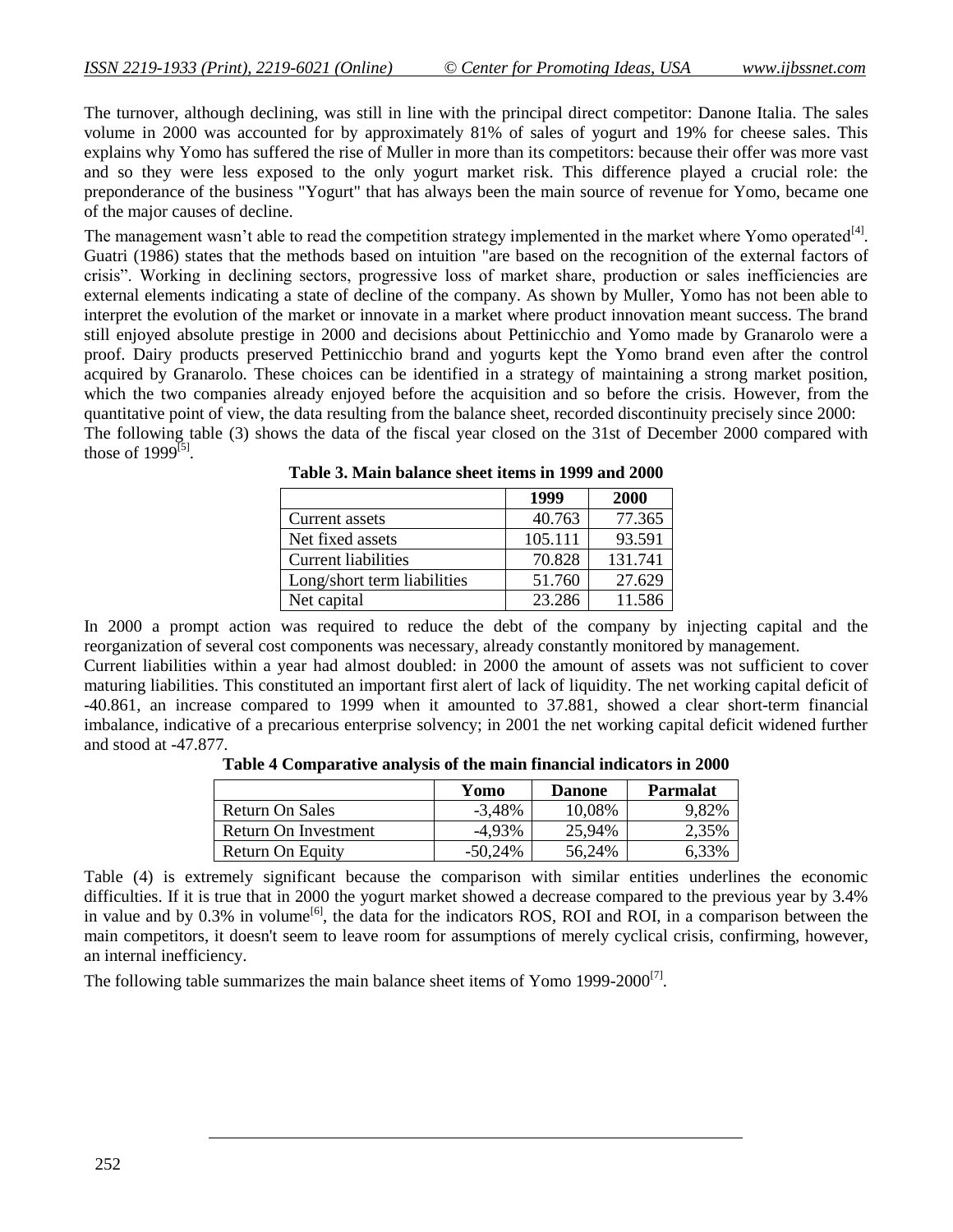|                             | 1999    | 2000      | 2001      |
|-----------------------------|---------|-----------|-----------|
| <b>Current assets</b>       | 40.763  | 77.365    | 65.252    |
| <b>Net fixed assets</b>     | 105.111 | 93.591    | 93.822    |
| <b>Total assets</b>         | 145.874 | 170.956   | 159.074   |
| <b>Current liabilities</b>  | 70.828  | 131.741   | 120.679   |
| Long/short term liabilities | 51.760  | 27.629    | 29.162    |
| <b>Total liabilities</b>    | 122.588 | 159.370   | 149.841   |
| Net capital                 | 23.286  | 11.586    | 9.233     |
| <b>Balance</b>              | 145.874 | 170.956   | 159.074   |
| <b>Return On Sales</b>      | 1,12%   | $-3,48%$  | $-3,52%$  |
| <b>Return On Investment</b> | 1,42%   | $-4,93%$  | $-4,28%$  |
| <b>Return On Equity</b>     | 0,03%   | $-50,24%$ | $-19,45%$ |

**Graphic 3**

| Table 5. Main items and financial ratios 1999-2001 |  |  |
|----------------------------------------------------|--|--|
|----------------------------------------------------|--|--|

A progressive growth in debt is obtained:



Especially from 2000, the negative trend of Yomo determined financial consequences: as reinforcing the debt in respect of credit institutions and extending the term of payment with suppliers. In 2003 the company's ability to recover a convenient management and the inability to obtain new equity in the company structure, resulted in the further stiffening of the main financing institution of society and this led to block the activity and sales. In 2000,

Yomo had to dramatically increase the rate of borrowing but the economic trend was negative even before.

| Table 6. Evolution of net and operating result from 1996 to 2004 (in thousands euros) |  |  |  |  |  |
|---------------------------------------------------------------------------------------|--|--|--|--|--|
|---------------------------------------------------------------------------------------|--|--|--|--|--|

|                                                    | 1996 | 1997 | 1998                     | 1999 | 2000              | 2001 | 2002 | 2003                             | 2004   |
|----------------------------------------------------|------|------|--------------------------|------|-------------------|------|------|----------------------------------|--------|
| Net result                                         |      |      | $124$   -3.490   -10.765 |      |                   |      |      | 8 -11.700 -2.353 -10.921 -76.899 | -4.717 |
| Operating result   5.410   2.384   -17.027   2.198 |      |      |                          |      | $-7.190$ $-7.319$ |      |      | $-8.946$   $-42.248$   $-11.168$ |        |

| Table 7. Return On Sales from 1996 to 2004 |  |  |  |  |  |  |
|--------------------------------------------|--|--|--|--|--|--|
|--------------------------------------------|--|--|--|--|--|--|

| 1996   1997 | 1998 | 1999 | <b>2000</b> | 2001 | 2002 | 2003                                                                                                                       | 2004 |
|-------------|------|------|-------------|------|------|----------------------------------------------------------------------------------------------------------------------------|------|
|             |      |      |             |      |      | $\mid$ 3,4% $\mid$ 1,46% $\mid$ -9,89% $\mid$ 1,12% $\mid$ -3,48% $\mid$ -3,51% $\mid$ -4,95% $\mid$ -22,98% $\mid$ -37,5% |      |

It is clear that the painful economic dysfunction of Yomo, which started in 1998 and became permanent in 2000, is another confirmation of a crisis that has its causes in persisting income gaps.

Since 2000 we continuously evidence a lack of support for sales combined with an increase in production costs, both productive and commercial. In 2001 the decrease in the total volumes of sales of the products of Yomo Group, caused a logistic activity superstructure with costs not covered, and in 2002 a further reduction in sales volumes and turnover.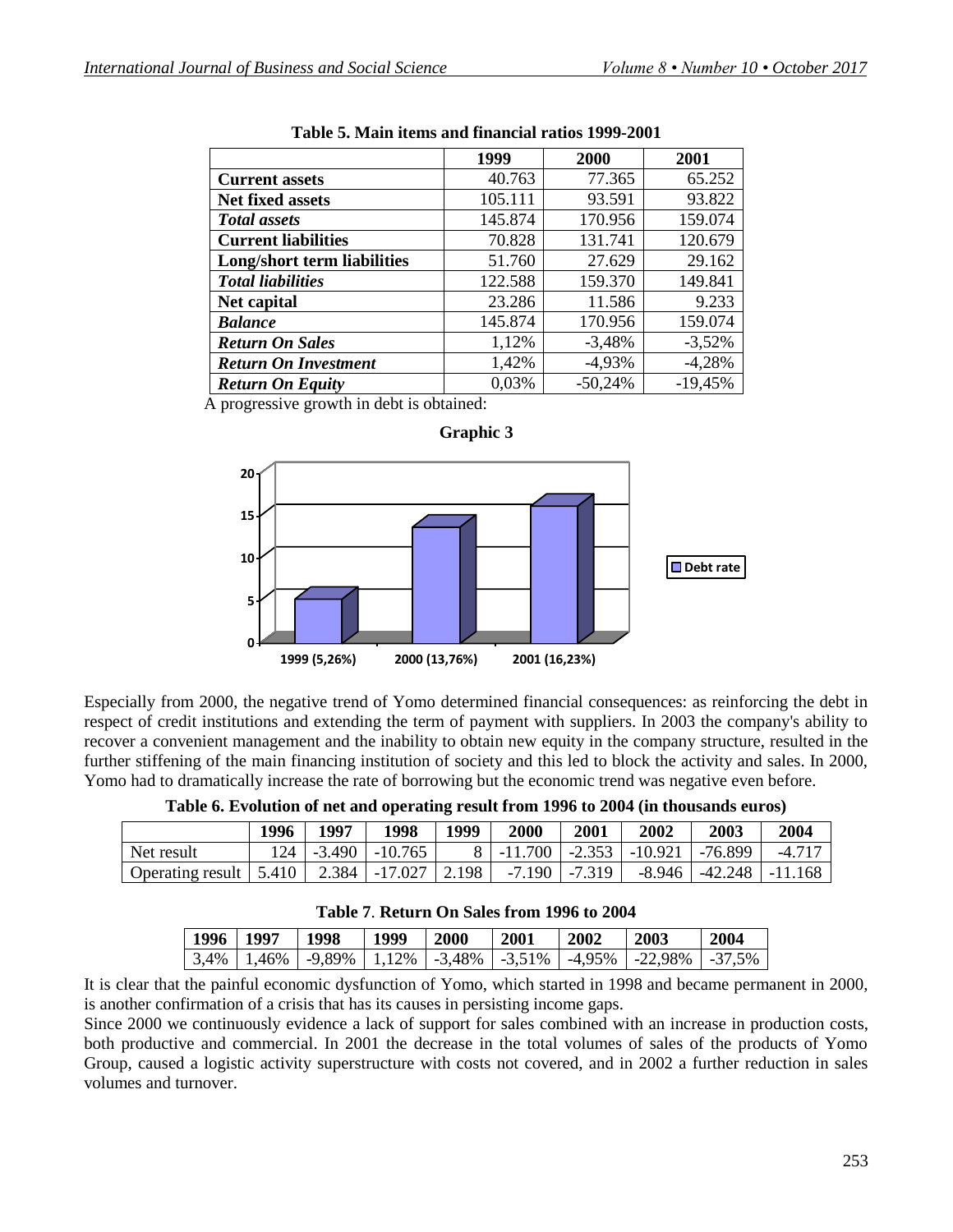| Table 8. EBITDA from 1999 to 2001 (in thousands of euros) |          |          |
|-----------------------------------------------------------|----------|----------|
| 1999                                                      | 2000     | 2001     |
| 4.595                                                     | $-4.309$ | $-3.920$ |

The productive inefficiency is made evident by the collapse of the gross operating margin and has affected several areas of management: first of all the trading one. The advertising investments, which characterized the action of Yomo, have gradually reduced trade margins, only in 2000, they fell by about 3 percentage points from the previous year. In detail, the costs for advertising and other promotional activities amounted during 2000, to 65.7 billion (old Lira) compared with 54 billion during the previous year $^{[8]}$ .

### *7. Yomo Spa: strategies for the redevelopment and relaunch*

The crisis of Yomo was known as "stiffness crisis"<sup>[9]</sup> and had commercial and industrial nature features with financial consequences. In an evolving and dynamic market, with rules and structures far from the original ones, Yomo was forced to pay for its mistakes. This paper highlights the rigidity of structures and the processes that brought "the inability to adapt, quickly and timely, the company in times of crisis or to the market change (Sirleo, 2009)". The delay and the inability of the management to oppose the economic decline, allowed the control to fall "in the hands of external actors" - funding agencies in this specific case – "often carriers of partial objectives (the debt rescheduling) (Danovi and Quagli, 2012)".

The gradual decline in total sales volumes of Yomo Group's products caused a superstructure of the logistics which involved only Yomo, without revealing other events in the sectoral level. In such situations - declares Sirleo - «the only chance to avoid the crisis is a cost adjustment process (Sirleo, 2009)». Yomo started to adjust its costs from 2000. As mentioned, the operating model of the company was totally inefficient; therefore, in addition to the need to offset the negative net financial position $[10]$ , it was necessary to undertake a reorganization of cost components. The analysis of consolidation strategies implemented by Yomo management for the revitalization of the company was carried out from the fiscal year closed on the 31 of December 2000. Since 2000, the income statement presents settings which are not directly comparable with those of the previous years. Moreover, it is since 2000 that it was possible to notice a change, not just in the management but also in the whole cultural group, with the renewal of different positions.

Yomo and its subsidiaries modified the structure of the entire *supply chain* by introducing financial and economic recovery plans. In particular, in order to create opportunities for the development it was decided to generate strategic plans aimed at achieving operational synergies (for example, by centralizing non-specialized activities of its subsidiaries to their attention). From the start of the organizational process, Yomo and its tradition always maintained the leadership.

During 2000, the company maintained the levels of advertising investments chosen in the past and subsequently made new and expensive advertising campaigns. In 2001 new lines of products were planned but were put into effect just in 2002: the increase in advertising and promotional expenditure was one of the points provided for in the business plan pursued. In order to implement the restructuring plan, in the end of 2002, Yomo became assisted by a consulting firm, but the execution of the Business Plan had disastrous effects on the company's results, with a further increase in costs.

The reorganization also concerned the logistics and distribution system, in the direction of achieving distribution and commercial synergies and seeking economies of scale: with the advent of large retailers, Yomo decided to keep following its own distribution network. Therefore, in 2002 the company decided to entrust the distribution and logistics of the entire Group to Leo Marven System, specialized in refrigerated distribution, which was really necessary for daily consumer goods with reduced shelf life such as yogurt. During 2002, the reduction of variable costs, the lowering of the *break-even point* in the industrial and manufacturing costs and the change of managing director were not sufficient for saving the position of the company. In conclusion, "*the most attractive company, thanks to the power of its brand, had the only chance to agree its output*<sup>[11]</sup>».

# *8. Conclusions*

The dramatic evolution of Yomo, main protagonist of the establishment of the yogurt market, is a significant case study, whereas the undoubted initial competitive advantage was gradually eroded by its competitors. Considering the Italian culture and departing from the description of the evolution of Yomo, there are different interpretative schemes that can be illustrated.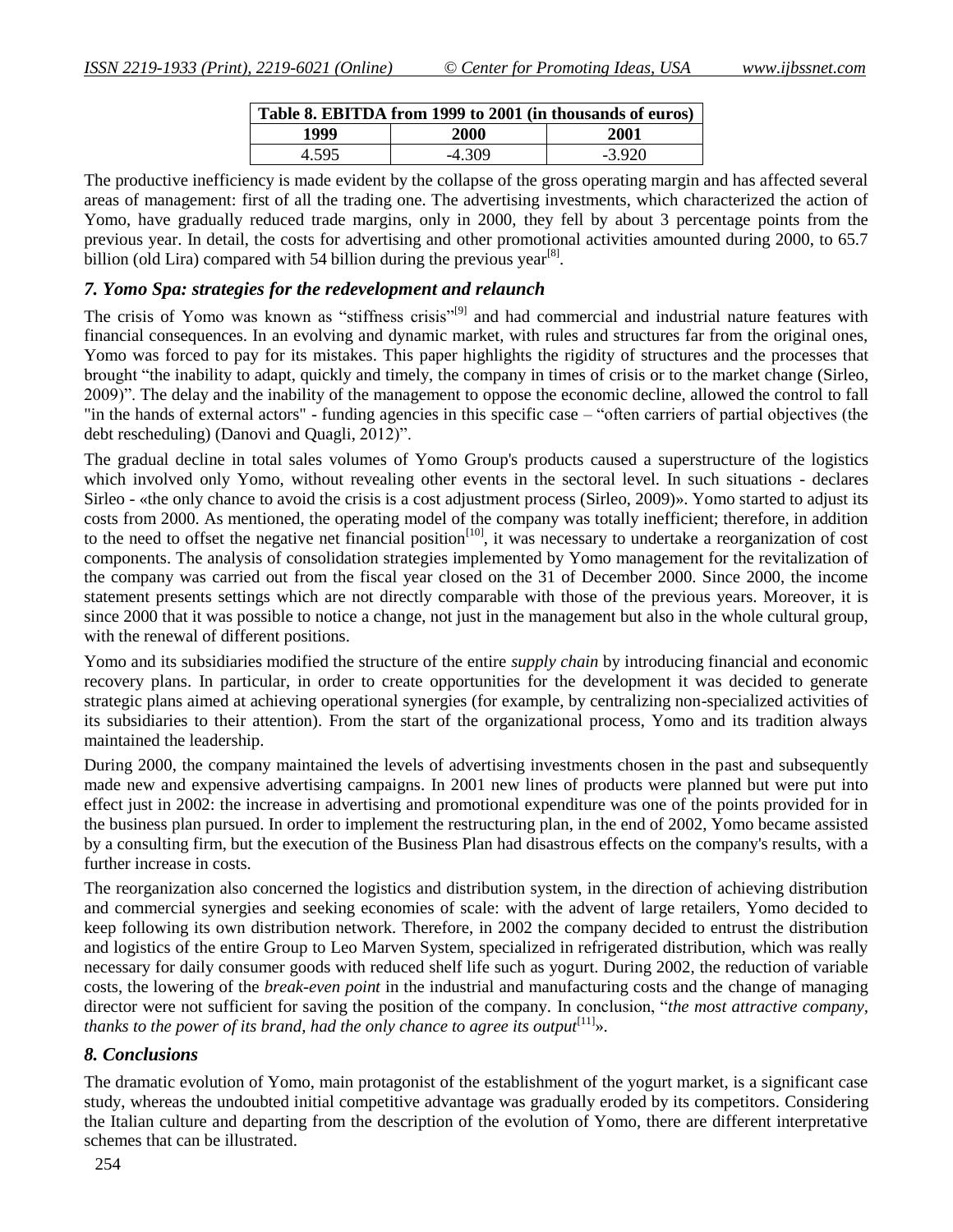The main error regards the inability to understand the evolution of the external environment and the competitors supply and demand. There are consequent marketing and strategy mistakes that led to a progressive loss of market share. The missing element was an adequate information system which could promptly understand mutations and also a capacity to innovate gradually adapting to the changed economic reality. There were also errors in communication that was weaker than that of the competitors. Therefore there was a mistaken strategy, because the advertising was just focused on one product (yogurt) instead of being differentiated on other dairy products. Obviously, the progressive decline in revenue and profitability was translated into the requirement for cash flow resulting in lacking report sources/uses that gradually generated financial insolvency.

In response to the crisis Yomo took inadequate financial measures, reduced sales support and relied too late on inadequate consultation. In order to have a more detailed analysis, it would be necessary to compare the Yomo case to other company crisis cases. This helps to focus on the frequent errors and causes that happen in different sectors. Every company crisis has its prerogatives! However it's easy to understand and predict that, in many situations, professional shortcomings and ethical values are the basis of the errors that lead to the closure of business activities.

# *References*

- Apostol, M.S., Cristea, A.A., & Dosescu, T.C. (2015), "Crisis situations management", *Quality - Access to Success*, 16, 152-156.
- Canziani, A. (1984) "*La strategia aziendale*", *Strategia aziendale*, Giuffrè, Milano.
- Cattaneo, M., Cesarini, F., Provasoli, A., & Quatraro, B. (1986), "*Le circostanze di crisi nelle recenti esperienze delle imprese industriali italiane*", Canziani, A., *Crisi di impresa e amministrazione controllata*, Giuffré, Milano, pp. 22 and ss.
- Cimini, R. (2015), "How has the financial crisis affected earnings management? A European study", *Applied economics*, 47 (3), 302-317.
- Coda, V. (1977), "*Crisi d'impresa e comportamento direzionale*", *L'impresa*, No. 2.
- Coda, V. (1987), "Le tappe critiche per il successo dei processi di ristrutturazione aziendale", Different Authors, *Crisi d'impresa e strategie di superamento*, Giuffrè, Milano.
- Confalonieri, M. (1995), "*Le cause dei dissesti aziendali*", *Finanza, marketing e produzione*, 13 (1), 33-49.
- Coombs, W.T., & Holladay, S.J., (2006), "Unpacking the halo effect: reputation and crisis management", *Journal of Communication Management*, 10 (2), 123-137.
- Daccò, G. (2004), *L'organizzazione aziendale*, Cedam, Padova.
- Danovi, A., & Quagli, A. (2012), *Crisi aziendali e processi di risanamento*, Ipsoa, Milano.
- De Fiore, F., & Uhlig, H. (2015), "Corporate Debt Structure and the Financial Crisis", *Journal of money credit and banking*, 47 (8), 1571-1598.
- De Sarno, M. (1997), *Economia dell'impresa in liquidazione*, Cedam, Padova.
- Dimitras, A. I., Kyriakou, M. I., & Iatridis, G., (2015), "Financial crisis, GDP variation and earnings management in Europe", *Research in International Business and Finance*, 34, 338-354.
- Falk, T. (2014), "An attributional analysis of corporate reporting in crisis situations", *Journal of Communication Management*, 18 (4), 422-435.
- Falkheimer, J., & Heide, M. (2015), "Trust and Brand Recovery Campaigns in Crisis: Findus Nordic and the Horsemeat Scandal", *International Journal of Strategic Communication*, 9 (2), 134-147.
- Fontana, F., & Caroli, M. (2006), *Economia e gestione delle imprese*, McGraw-Hill, Milano.
- Fontana, F., & Caroli, M., (2003), Strategie competitive di crescita, Caroli, M., Economia e gestione delle imprese, McGraw-Hill, Milano.
- Gallucci, G. (1999), "*Crisi aziendale e governo della transizione imprenditoriale nelle imprese familiari*", *Crisi delle imprese familiari*, quaderno no. 9, Department of "Impresa e lavoro", University of Cassino.
- Giesecke, K., Longstaff, F.A., Schaefer, S., & Strebulaev, I.A. (2014), "Macroeconomic effects of corporate default crisis: A long-term perspective", *Journal of Financial Economics*, 111 (2), 297-310.
- Golinelli, G. M. (2002), "*Valorizzazione delle capacità, rapporti intersistemici e rischio nell'azione di governo*", *L'approccio sistemico al governo dell'impresa*, Vol. 3, Cedam, Padova.
- Golinelli, G. M. (2006), *Approccio sistemico al governo dell'impresa*, Vol. 1, Cedam, Padova.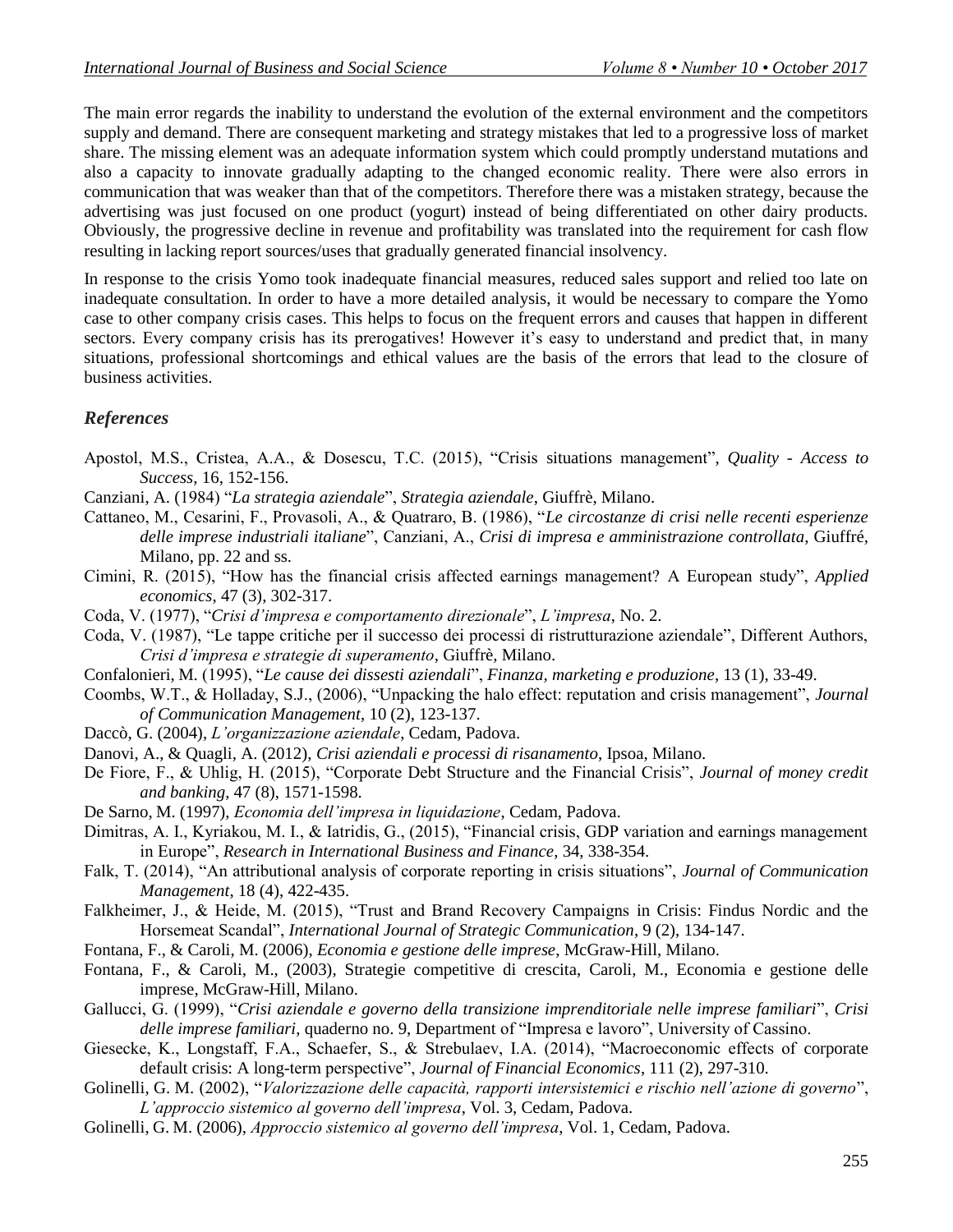- Golinelli, G. M. (2010), "*Verso la scientificazione dell'azione di governo*", *L'approccio Sistemico Vitale (ASV) al governo dell'impresa*, Vol. 2, Cedam, Padova.
- Gonzalez, V.M. (2015), "The financial crisis and corporate debt maturity: The role of banking structure", *Journal of corporate finance*, 35, 310-328.
- Guatri, L. (1986), *Crisi e risanamento delle imprese*, Giuffrè, Milano.
- Guatri, L. (1995) "*Turnaround*", *Turnaround. Declino, crisi e ritorno al valore*, Egea, Milano.
- Guatri, L., & Sicca, L. (2000), "*Strategie e valutazione delle aziende*", *Strategie, leve del valore, valutazione delle aziende*, Egea, Milano.
- Ho, B., Shin, W., & Pang, A. (2016), "Corporate crisis advertising: A framework examining the use and effects of corporate advertising before and after crises", *Journal of Marketing Communications*, pp. 1-15.
- Iwasaki, I (2014), "Global financial crisis, corporate governance, and firm survival: The Russian experience", *Journal of comparative economics*, 42 (1), 178-211.
- Janssen, C., Sen, S., & Bhattacharya, C. B., (2015), "Corporate crises in the age of corporate social responsibility", *Business horizons*, 58 (2), 183-192.
- Jim, S., & Shinde, J.S. (2015), "Crisis management at Toyota", *Advances in Management Accounting*, 8 (2), 16- 21.
- Kieschnick, R, & Rotenberg, W (2016), "Working Capital Management, the Credit Crisis, and Hedging Strategies: Canadian Evidence", *Journal of international financial management & accounting*, 27 (2), 208-232.
- Kyriakou, M.I., & Iatridis, G. (2015), "Financial crisis, GDP variation and earnings management in Europe", *Research in International Business and Finance*, 34, 338-354.
- Maylor, H., & Blackmon, K. (2005), *Researching Business and Management*, Palgrave MacMillan, New York.
- Migliaccio, G. (2012), *Squilibri e crisi nelle determinazioni quantitative d'azienda. Il contributo della dottrina italiana*, Angeli, Milano.
- Migliaccio, G. (2015), "*Imbalances System Enterprise: Reflections From Italian Doctrine*", *Review of international comparative management*, 16 (2), 159-171.
- Milenković, G. (2001), "Early warning of organisational crises: A research project from the international air express industry", *Journal of Communication Management*, 5 (4), 360-373.
- Moliterni, R. (1999), *Dalla fisiologia alla crisi d'impresa. Diagnosi dei processi degenerativi e misure di prevenzione*, Cedam, Padova, pp. 55 and ss.
- Morel, G., & Chauvin, C. (2016), "Crisis management: What are the methodological challenges for ergonomics?", *Travail Humain*, 79 (1), 71-92.
- Myers, M. D. (2013), *Qualitative Research in Business & Management*, Thousand Oaks, London, New Delhi.
- Pang, A., Fritz, C., & Cameron G.T. (2006), "Corporate crisis planning: tensions Nos, and contradictions", *Journal of Communication Management*, 10 (4), 371-389.
- Paolone, G. (2008), *Gli istituti della cessazione aziendale. Cause originatrici e forme di manifestazione*, Angeli, Milano, pp. 19 and ss.
- Paraskevas, A. (2006), "Crisis management or crisis response system? A complexity science approach to organizational crises", *Management Decision*, 44 (7), 892-907.
- Parnell, J.A. (2015), "Crisis Management and Strategic Orientation in Small and Medium-Sized Enterprises (SMEs) in Peru, Mexico and the United States", *Journal of Contingencies and Crisis Management*, 23 (4), 221-233.
- Passeri, R. (2011), *Finanza straordinaria per la crisi d'impresa. Il ruolo della gestione straordinaria negli stati patologici d'impresa*, Angeli, Milano, pp. 85 and ss.
- Piattelli Palmarini, M. (2012), "*Il 15% dei dirigenti aziendali è disposto a corrompere (analisi Ernst & Young)*", http://america24.com/news/corruzione-nelle-aziende-6-secondo-ernst-young (6 ottobre 2012).
- Piciocchi, P. (2005), *Crisi d'impresa e monitoraggio di vitalità. L'approccio sistemico vitale per l'analisi dei processi di crisi*, Giappichelli, Torino.
- Pirson, M., & Turnbull, S. (2015), "The future of corporate governance: Network governance A lesson from the financial crisis", *Human Systems Management*, 34 (1), 81-89.
- Poddighe, F., & Madonna, S. (Eds) (2006), "*I modelli di previsione delle crisi aziendali. possibilità e limiti*", *I modelli di previsione delle crisi*, Giuffrè, Milano.